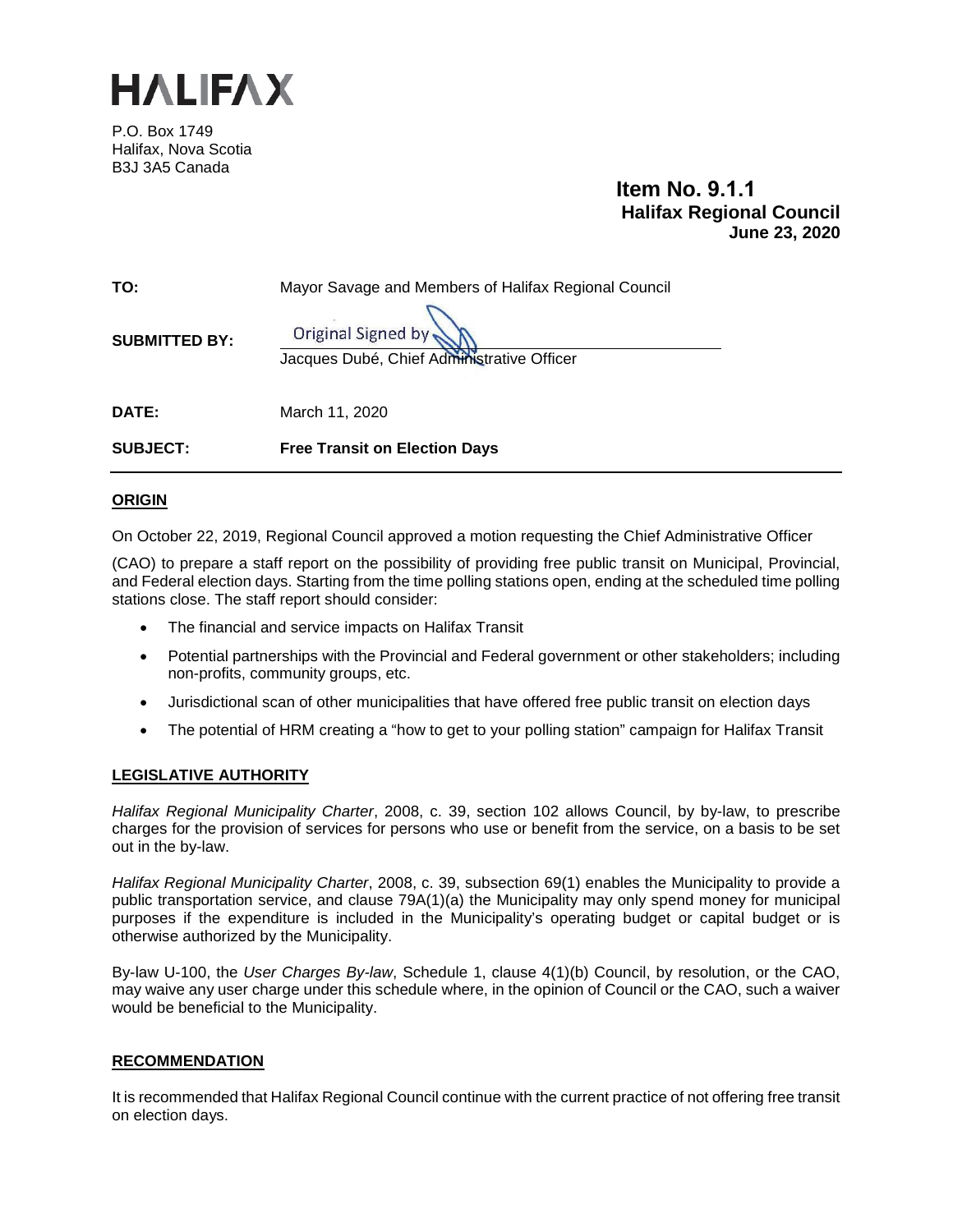# **BACKGROUND**

On June 21, 2016 Halifax Regional Council received an information report on the impact of providing free transit for the October 2016 municipal election. Council did not move to implement free transit for the 2016 election.

The following provides background on the methods of voting within HRM and recent turnout in Municipal, Provincial, and Federal elections to contextualize the options and inform the relative costs and benefits of providing free transit on election days.

## *Municipal Elections – Voting Methods and Turnout*

Since 2008, residents have been able to vote in municipal elections by way of telephone, internet, and inperson. As well, in the most recent municipal election, voters were able to cast their vote on two days of advanced polling. Overall voter turnout in the 2012 municipal election was 37%. Of the roughly 110,000 votes cast, the majority (59%) were cast through alternative methods or advanced polling, with approximately 41% or 45,000 residents voting in-person on election day. Turnout in the 2016 municipal election was approximately 32%. Approximately 65% of those who voted in the election did so using alternative methods or advanced polling, with the remaining 35% or roughly 32,000 residents voting inperson on the day of the election. Despite efforts to increase voter turnout, the last municipal election saw a decline in participation, but an increase in the use of alternative methods or advanced polling. Although there is a shift to alternative methods and advanced polling, voting in-person on election day is still an option chosen by many and reflected in the recent direction provided by Regional Council<sup>[1](#page-1-0)</sup> for the upcoming 2020 municipal election.

#### *Provincial and Federal Elections – Voting Methods and Turnout*

Eligible voters in both Provincial and Federal elections can cast their vote at advanced polls, at returning offices, by mail, and in-person at polling stations. Overall voter turnout for the past few Provincial elections has been higher than Municipal elections, with participation rates between 54% and 60%, but the rate has been declining since 2003. Conversely, turnout for Federal elections in Nova Scotia have been on the rise since 2008 with rates between 62% and 70%. The breakdown of in-person votes on election day for recent Provincial and Federal elections was not available for HRM. However, there is a general trend of more voters shifting towards advanced polling in both Provincial<sup>[2](#page-1-1)</sup> and Federal<sup>[3](#page-1-2)</sup> elections.

# **DISCUSSION**

The provision of free transit service on election days is often positioned as a tactic to increase voter turnout. This approach is predicated on the notion that improving access to polling stations will increase turnout, but it must also be recognized that polling stations are typically placed in high traffic areas and often strategically located to be accessible to the greatest number of residents.

Within HRM, not all polling stations are able to be served by transit. Of the 69 total polling stations in the 2016 municipal election, [4](#page-1-3)9 were considered to be served by transit (Attachment A)<sup>4</sup>. Data on the location of polling stations within HRM from the past Provincial and Federal elections were not available. However, polling divisions for these elections are typically smaller than those of Municipal elections, which suggests these polling stations are likely more accessible by walking or rolling and thus less dependent on vehicle travel (e.g. car or bus).

<span id="page-1-3"></span>https://www.elections.ca/content.aspx?section=res&dir=rec/eval/pes2015/ege&document=p1&lang=e#a3 (Accessed: April 2, 2020) <sup>4</sup> Where a polling station is within 500m of a transit stop

<span id="page-1-0"></span><sup>1</sup> Halifax Regional Council Special Meeting April 14, 2020. Available at https://www.halifax.ca/sites/default/files/documents/cityhall/regional-council/200414rc-DraftMins.pdf

<span id="page-1-1"></span><sup>&</sup>lt;sup>2</sup> Elections Nova Scotia (2017) "The Report of the Chief Electoral Officer on the Proceedings of the 40th Provincial General Election Volume I, Statement of Votes & Statistics." Available at https://electionsnovascotia.ca/sites/default/files/2017\_SOVvolume1.pdf (Accessed: April 2, 2020)

<span id="page-1-2"></span><sup>3</sup> Retrospective Report on the 42nd General Election of October 19, 2015. Available at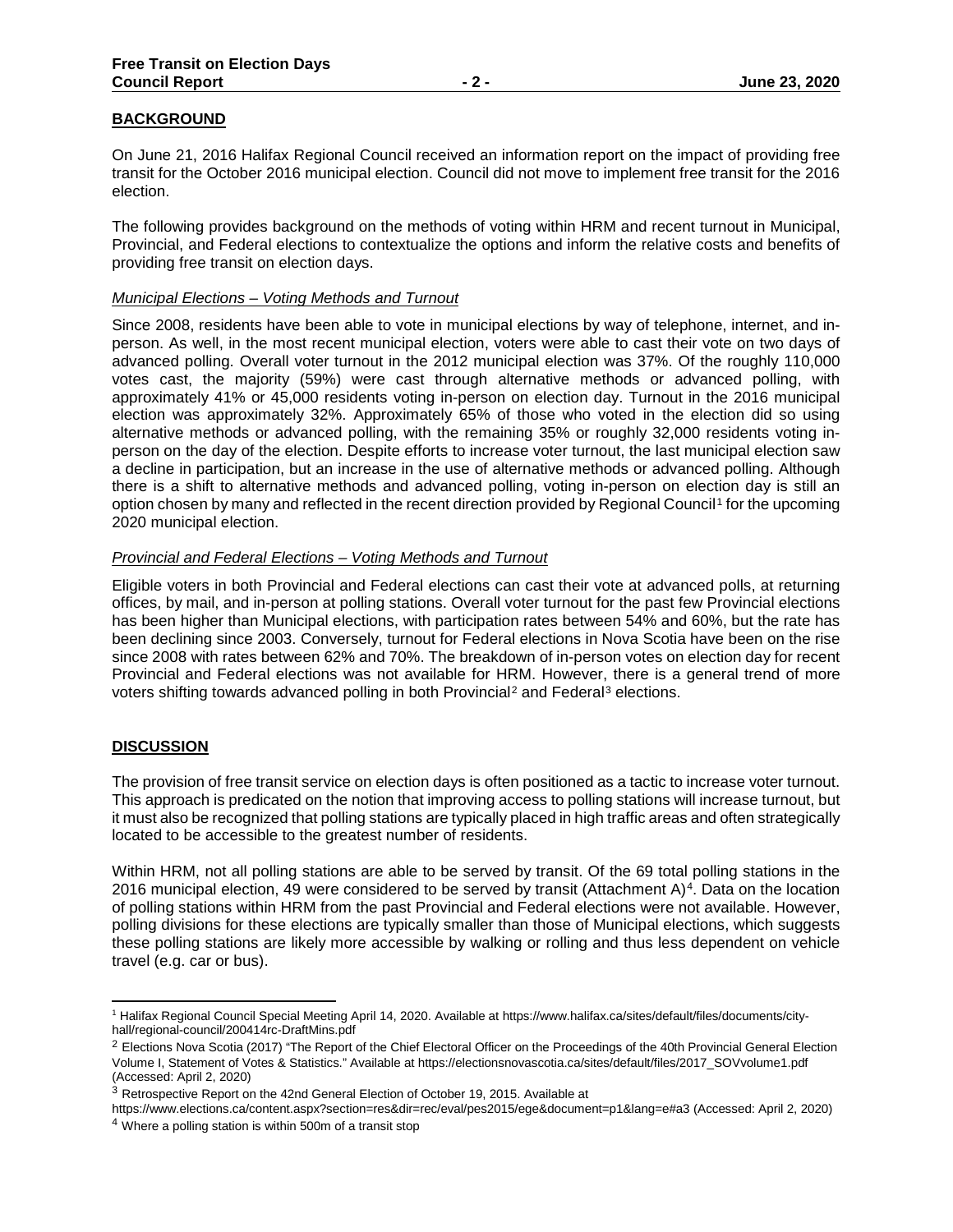# *Methods*

There are a variety of methods to provide transit free service on election days. The options vary in complexity and financial impact. Common methods of free service provision include:

- Free service all day;
- Free service while polls are open;
- Voter identification card in lieu of fare<sup>5</sup>; and
- Free one-day pass obtained by download or pickup at municipal facility.

# *Jurisdictional Scan*

A jurisdictional scan was completed amongst comparable municipalities and transit agencies. The results of this scan are provided in Table 1. Based on this scan, the majority of comparable municipalities and transit agencies have not provided free transit on election days. Of those that did provide free transit, they were not able to determine if the free service had a positive impact on voter turnout.

|  |  | Table 1: Jurisdictional Scan of Comparable Municipalities / Transit Agencies |  |
|--|--|------------------------------------------------------------------------------|--|
|  |  |                                                                              |  |

| <b>Municipality / Agency</b>                                                     | <b>Method</b>                                                                                                                         | <b>Impact on Voter Turnout</b>                |
|----------------------------------------------------------------------------------|---------------------------------------------------------------------------------------------------------------------------------------|-----------------------------------------------|
| Regina & Saskatoon                                                               | Free one-day pass obtained by<br>download or pickup at municipal facility<br>for Municipal, Provincial and Federal<br>elections       | No noticeable impact on<br>٠<br>voter turnout |
| Windsor                                                                          | Voter information card required for free<br>$\bullet$<br>travel via transit for Municipal,<br><b>Provincial and Federal elections</b> | Unknown                                       |
| <b>BC</b> Transit                                                                | 13 systems offered free all-day service<br>for the 2019 Federal election <sup>6</sup>                                                 | Unknown                                       |
| Other<br>(Brampton, Hamilton,<br>Niagara, London, and<br>the Region of Waterloo) | Do not provide free service on election<br>$\bullet$<br>days                                                                          | N/A                                           |

#### *Financial Impact and Service Implications*

The following table compares the options for providing free transit service on election days, the potential revenue impact, and the relative advantages and disadvantages of each option. Note the financial impact for options 3 and 4 are based on votes cast on election day from the past two Municipal elections. Data on Provincial and Federal election turnout on election day with the municipality were not available. Given that Provincial and Federal election voter turnout is higher than Municipal elections, the revenue impact would likely be higher than what is estimated in Table 2.

*Table 2: Comparison of Options*

<span id="page-2-0"></span><sup>5</sup> Voter identification cards are mailed to registered voters. This method would enable voters to present their card on election and receive a transfer to complete their return trip free of charge.

<span id="page-2-1"></span><sup>&</sup>lt;sup>6</sup> Some municipalities / agencies only provided free transit on specific routes. Victoria did not provide free service.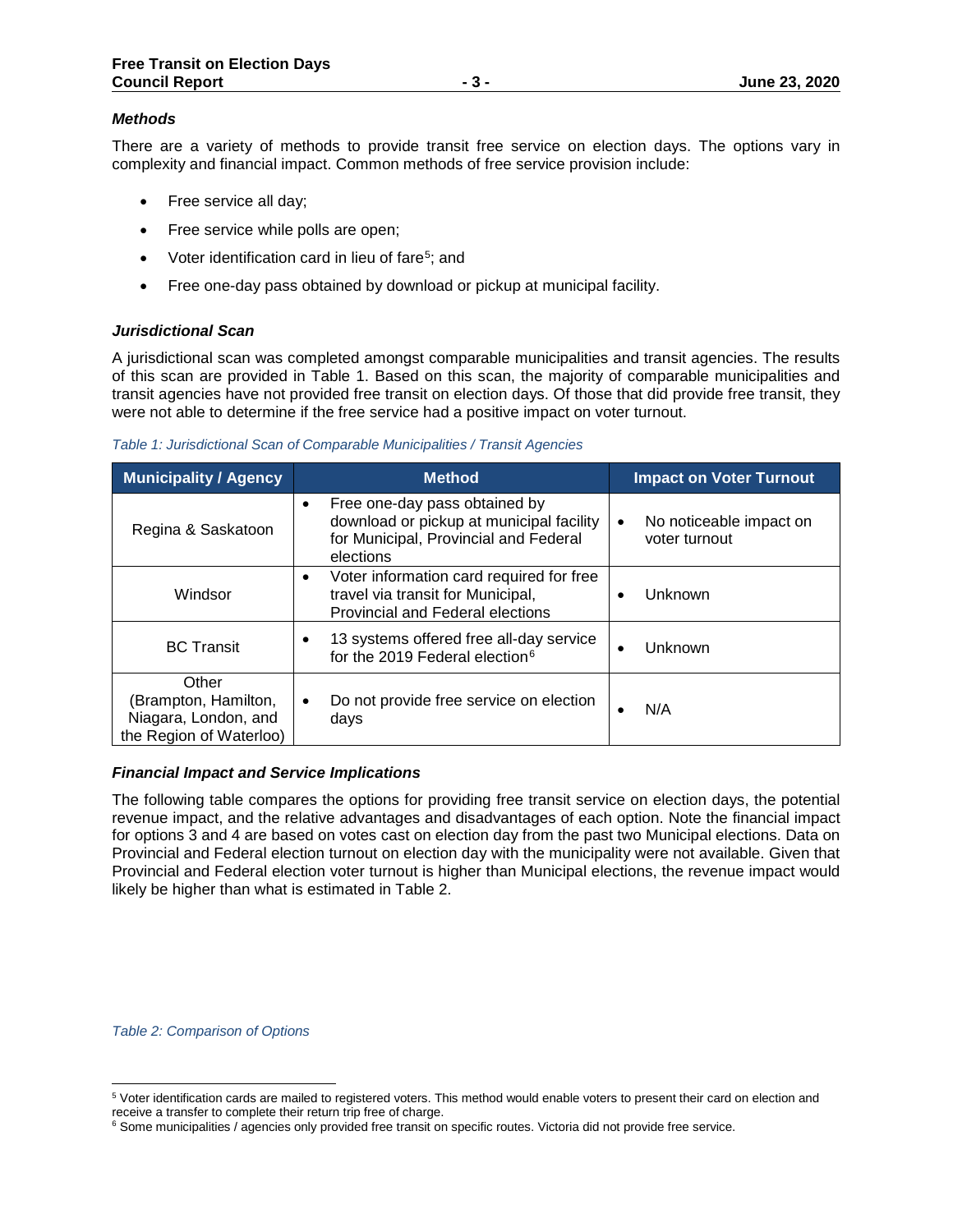|                | <b>Option</b>                                         | <b>Potential</b><br><b>Revenue</b><br><b>Impact</b><br>(per<br>election) $7$ | <b>Advantages</b>                                                                                                                                                                                                                                                                         | <b>Disadvantages</b>                                                                                                                                                                                                                                                                                                                                                                                                                 |
|----------------|-------------------------------------------------------|------------------------------------------------------------------------------|-------------------------------------------------------------------------------------------------------------------------------------------------------------------------------------------------------------------------------------------------------------------------------------------|--------------------------------------------------------------------------------------------------------------------------------------------------------------------------------------------------------------------------------------------------------------------------------------------------------------------------------------------------------------------------------------------------------------------------------------|
| 1.             | Free service<br>all day                               | \$9,000 to<br>\$42,000                                                       | Simple to message and<br>$\bullet$<br>communicate to users                                                                                                                                                                                                                                | Largest potential revenue<br>$\bullet$<br>impact                                                                                                                                                                                                                                                                                                                                                                                     |
| 2.             | Free service<br>while polling<br>stations are<br>open | \$7,000 to<br>\$33,000                                                       | More cost-effective<br>$\bullet$<br>than option 1, but still<br>represents a much<br>higher revenue impact<br>than other options                                                                                                                                                          | Time restrictions may be more<br>$\bullet$<br>difficult to communicate and<br>manage<br>Moderate revenue impact<br>$\bullet$                                                                                                                                                                                                                                                                                                         |
| 3.             | Voter<br>information<br>card in lieu<br>of fare       | \$5,000 to<br>\$7,000                                                        | Reduces a financial<br>and transportation<br>barrier to voting for all<br>residents<br>Simple to message and<br>$\bullet$<br>communicate to users<br>Limited staff resources<br>$\bullet$<br>required<br>Does not promote free<br>$\bullet$<br>trips for non-election<br>related purposes | Some potential voters who<br>$\bullet$<br>recently moved or those who<br>were not previously on the voter<br>registration list may not receive<br>a voter information card, thus<br>precluding them from accessing<br>free transit service<br>Some eligible voters who do not<br>$\bullet$<br>have a permanent address do<br>not receive voter information<br>cards and thus not be able to<br>take advantage of the free<br>service |
| 4 <sup>1</sup> | Free one-<br>day pass                                 | \$10,000 to<br>\$14,000                                                      | Reduces a financial<br>and transportation<br>barrier to voting for all<br>residents<br>Available to all eligible<br>$\bullet$<br>voters, including those<br>that may not receive a<br>voter information card<br>Modest revenue impact<br>$\bullet$                                        | Residents without internet<br>$\bullet$<br>access, a mobile device and/or<br>access to a printer would have<br>to visit an election day pass<br>pickup location<br>Staff resources would be<br>$\bullet$<br>required to develop and<br>promote the program<br>Non-voters could exploit the<br>$\bullet$<br>intent of the one-day pass<br>program                                                                                     |

As noted above, since not all polling stations are served by transit, most polling stations are accessible within a short distance from most residents, and the fact that there is a declining trend of voters casting their vote on election day, it is unlikely that free transit would increase voter turnout in HRM. Thus, staff do not recommend providing free transit on election days. Additionally, to address equity concerns, the Municipality continues to deliver programs to provide transit access through the Low Income Transit Pass Program and a partnership with the Department of Community Services to provide passes to vulnerable residents for whom the cost of transportation may serve a barrier to voting.

# *Potential Partnerships*

The jurisdictional scan determined that those comparable municipalities and transit agencies which did provide free transit service on election days did not receive any financial support from the Provincial or Federal governments to subsidize the cost of providing the service. Thus, it is likely that the cost of providing free transit service would have to be absorbed by the Municipality.

<span id="page-3-0"></span> $7$  The ranges for the potential revenue impact reflect the difference between a weekday and weekend election as weekday and weekend ticket and cash fare revenue vary substantially.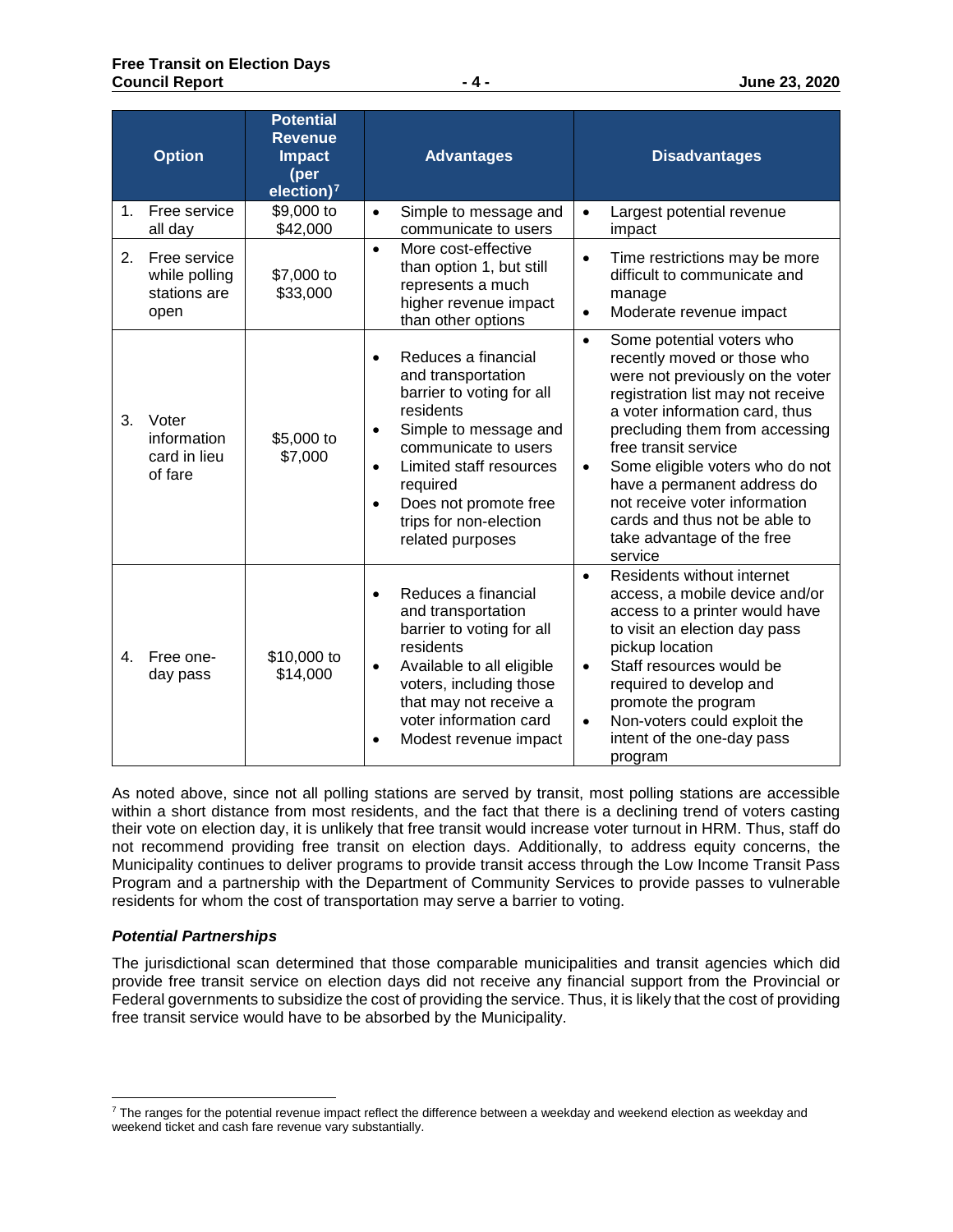## *Transit Polling Station Campaign*

Halifax Transit could develop a "how to get to your polling station" campaign, however staff recommend integrating a campaign with ongoing efforts to increase voter turnout would be more effective. Halifax Transit can collaborate with the Election Team and the Office of Diversity & Inclusion on how best to support efforts focused on increasing voter turnout.

#### **FINANCIAL IMPLICATIONS**

The are no financial implications associated with the recommendation.

#### **RISK CONSIDERATION**

There are no risks associated with the recommendation.

#### **COMMUNITY ENGAGEMENT**

There was no community engagement associated with this report.

#### **ENVIRONMENTAL IMPLICATIONS**

There are no environmental implications associated with this report.

## **ALTERNATIVES**

Alternative A (Option 4):

Regional Council could choose to proceed with Option 4, to allowing all eligible voters that could access their polling station using transit to do so, regardless of whether they receive a voter information card. This option would reduce a financial and transportation barrier to voting for all residents and limit the impact to revenues, but, like the other options, is unlikely to increase voter turnout.

Alternative B (Option 3):

Regional Council could alternatively choose to adopt the use of voter information cards as fare on election days for Municipal, Provincial, and Federal elections. As described in the discussion section above, this alternative would not provide the same level of access as Option 4 and is also unlikely to increase voter turnout.

#### Alternative C (Option 1 or 2):

Regional Council could choose to waive all fares for transit on election days or alternatively only while polling stations are open (generally 8:00 AM to 8:00 PM). As described in the discussion section above, this alternative is not recommended as waiving all fares is unlikely to have a significant impact on voter turnout and would represent a large revenue impact.

The alternatives listed above would require resources to develop and promote a free transit program. However, the resource requirement would be minimal and could be absorbed by the annual operating budget.

# **ATTACHMENTS**

Attachment A - 2016 Municipal Election Polling Stations Serviced by 2020 Transit Routes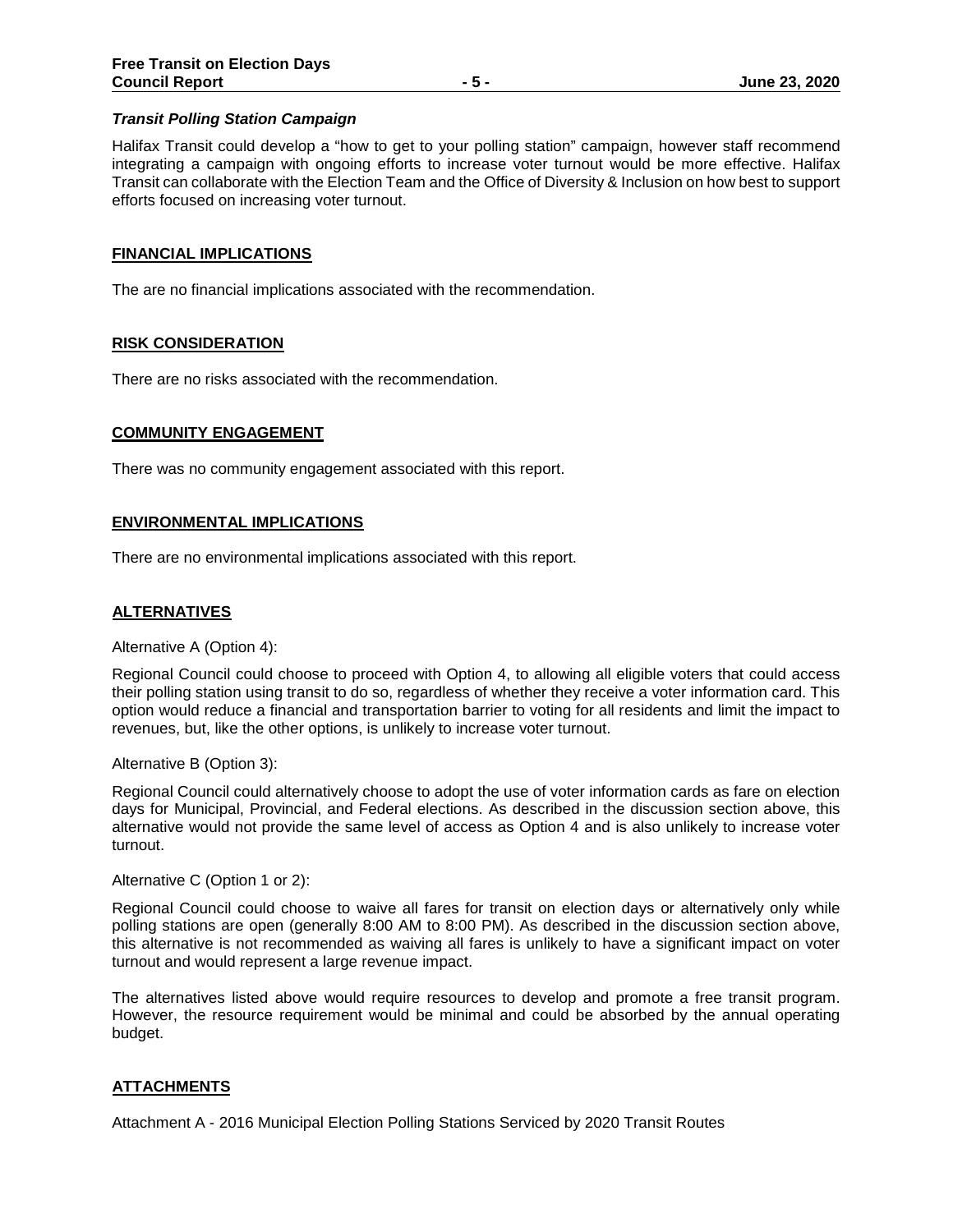| A copy of this report can be obtained online at halifax.ca or by contacting the Office of the Municipal Clerk at<br>902.490.4210. |                                                                                                 |  |  |
|-----------------------------------------------------------------------------------------------------------------------------------|-------------------------------------------------------------------------------------------------|--|--|
| Report Prepared by:                                                                                                               | Morgan Cox, Coordinator, Project Planning 902.490.6621                                          |  |  |
| Report Approved by:                                                                                                               | Original Signed<br>Patricia Hughes, MCIP, LPP, Manager, Planning & Scheduling, 902.490.6287     |  |  |
| Financial Approval by:                                                                                                            | Original Signed<br>Jane Fraser, Director of Finance, Asset Management and ICT/CFO, 902.490.4630 |  |  |
| Report Approved by:                                                                                                               | Original Signed<br>Dave Reage, MCIP, LPP, Director, Halifax Transit, 902.490.5138               |  |  |